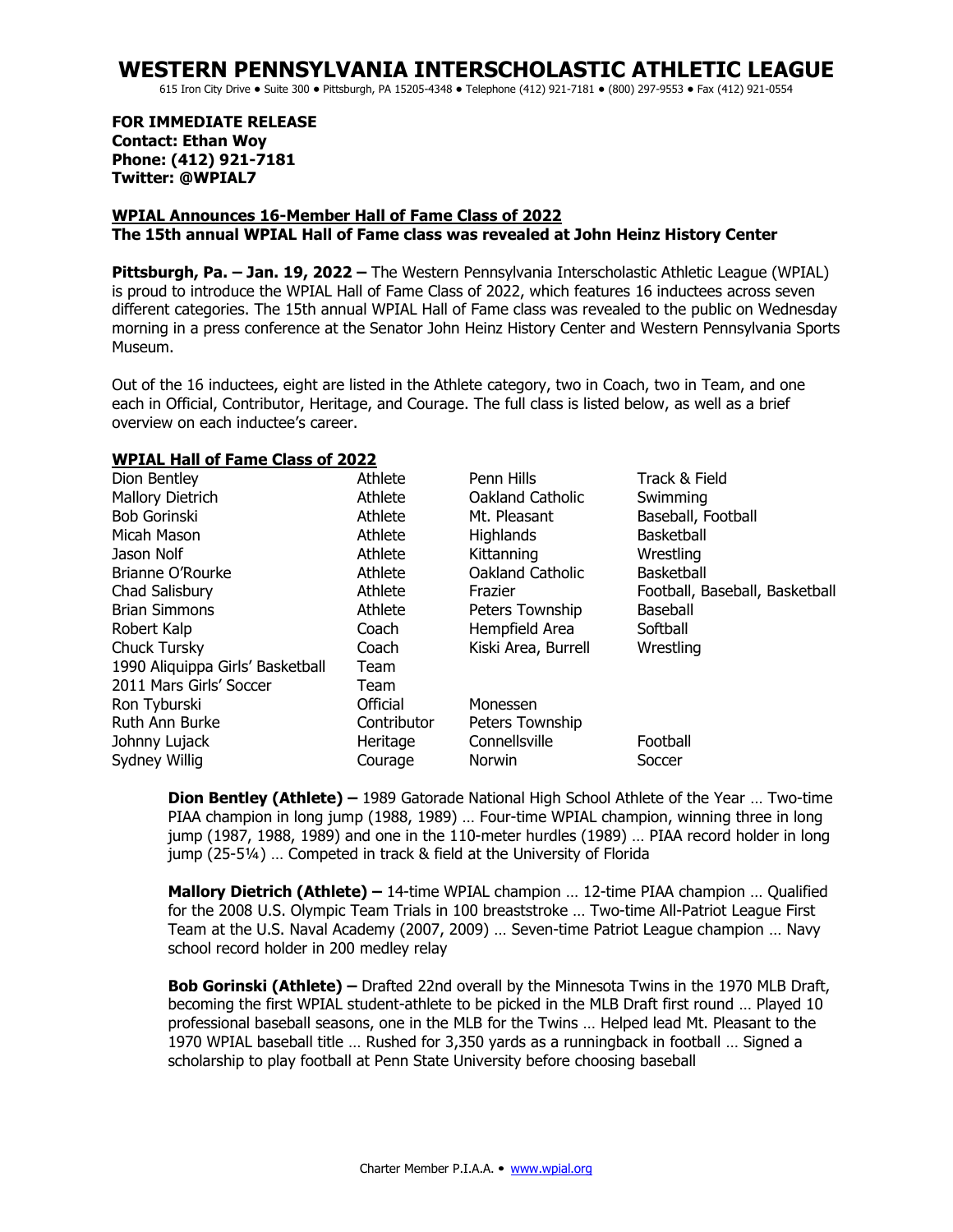## **WESTERN PENNSYLVANIA INTERSCHOLASTIC ATHLETIC LEAGUE**

615 Iron City Drive **•** Suite 300 **•** Pittsburgh, PA 15205-4348 **•** Telephone (412) 921-7181 **•** (800) 297-9553 **•** Fax (412) 921-0554

**Micah Mason (Athlete) –** WPIAL record holder for career three-pointers (346), breaking the mark set by 2016 WPIAL Hall of Fame inductee and current Indiana Pacers guard T.J. McConnell … Two-time Pittsburgh Tribune-Review Terrific 10 (2011, 2012) … Two-time Pittsburgh Post-Gazette Fab Five (2011, 2012) … Two-time PIAA 3A All-State (2011, 2012) … Led the WPIAL in scoring as a junior and senior … Played basketball at Drake University and Duquesne University

**Jason Nolf (Athlete) –** Four-time WPIAL champion (2011, 2012, 2013, 2014) at 103, 113, 132, and 145 weight classes … Three-time PIAA champion (2011, 2013, 2014) … Final high school record of 176-1 … Three-time NCAA and two-time Big Ten champion at Penn State University in 157 weight class

**Brianne O'Rourke (Athlete) –** Helped lead Oakland Catholic to two WPIAL championships (2002, 2005) and two PIAA titles (2003, 2005) … Two-time Street & Smith's All-America Honorable Mention (2003, 2004) … Named to the Associated Press All-State First Team, Pittsburgh-Tribune Review Terrific 10, and Pittsburgh Post-Gazette Fab Five … Four-year letterwinner and three-time All-Big Ten selection at Penn State University … Played professionally overseas

**Chad Salisbury (Athlete) –** Threw for over 4,500 yards and 44 touchdowns in football … Scored 1,700 points in basketball … Batted .400 with 10 homeruns in baseball … All-State selection in football and baseball … Played quarterback at New Mexico State University and the University at Buffalo … Played eight seasons in the Arena Football League

**Brian Simmons (Athlete)** – Won 10 letters in four varsity sports at Peters Township … All-Section selection in baseball and basketball … Competed in the WPIAL Golf Tournament … Twotime MLB Draft selection, going 35th round in the 1992 MLB Draft to the Baltimore Orioles and second round in the 1995 MLB Draft to the Chicago White Sox … Enjoyed 10 professional baseball seasons, three in the MLB for the White Sox and Toronto Blue Jays … Played collegiately at the University of Michigan

**Robert Kalp (Coach)** – Posted a 431-111-1 record in 25 years guiding Hempfield Area softball … Seven-time WPIAL champion (1998, 2009, 2015, 2016, 2017, 2018, 2019) … Four-time PIAA champion (1999, 2016, 2017, 2018) … Named FloSoftball National Coach of the Year in 2018

**Chuck Tursky (Coach) –** Posted a 505-143-2 record in 36 years coaching Kiski Area and Burrell wrestling … Two-time WPIAL champion (1997, 2003) with Kiski Area … Member of the PA Wrestling Coaches Association Hall of Fame, Southwestern Pennsylvania Wrestling Hall of Fame, Slippery Rock Athletic Hall of Fame, Alle-Kiski Valley Sports Hall of Fame, and Kiski Area High School Hall of Fame

**1989-90 Aliquippa Girls' Basketball (Team)** – WPIAL and PIAA champions at the 2A classification … WPIAL title was the program's fourth consecutive … PIAA championship was second straight … Defeated four PIAA opponents by 20 points or more, including an 89-62 win over Trinity in the championship game

**2011 Mars Girls' Soccer (Team) –** WPIAL and PIAA champions at the 2A classification … Finished with a 25-0-1 record and outscored opponents by a margin of 168-6 … WPIAL title was the program's second of three consecutive, also winning in 2010 and 2012 … Posted a clean sheet in three of four PIAA contests, including 1-0 win over Villa Joseph Marie in championship